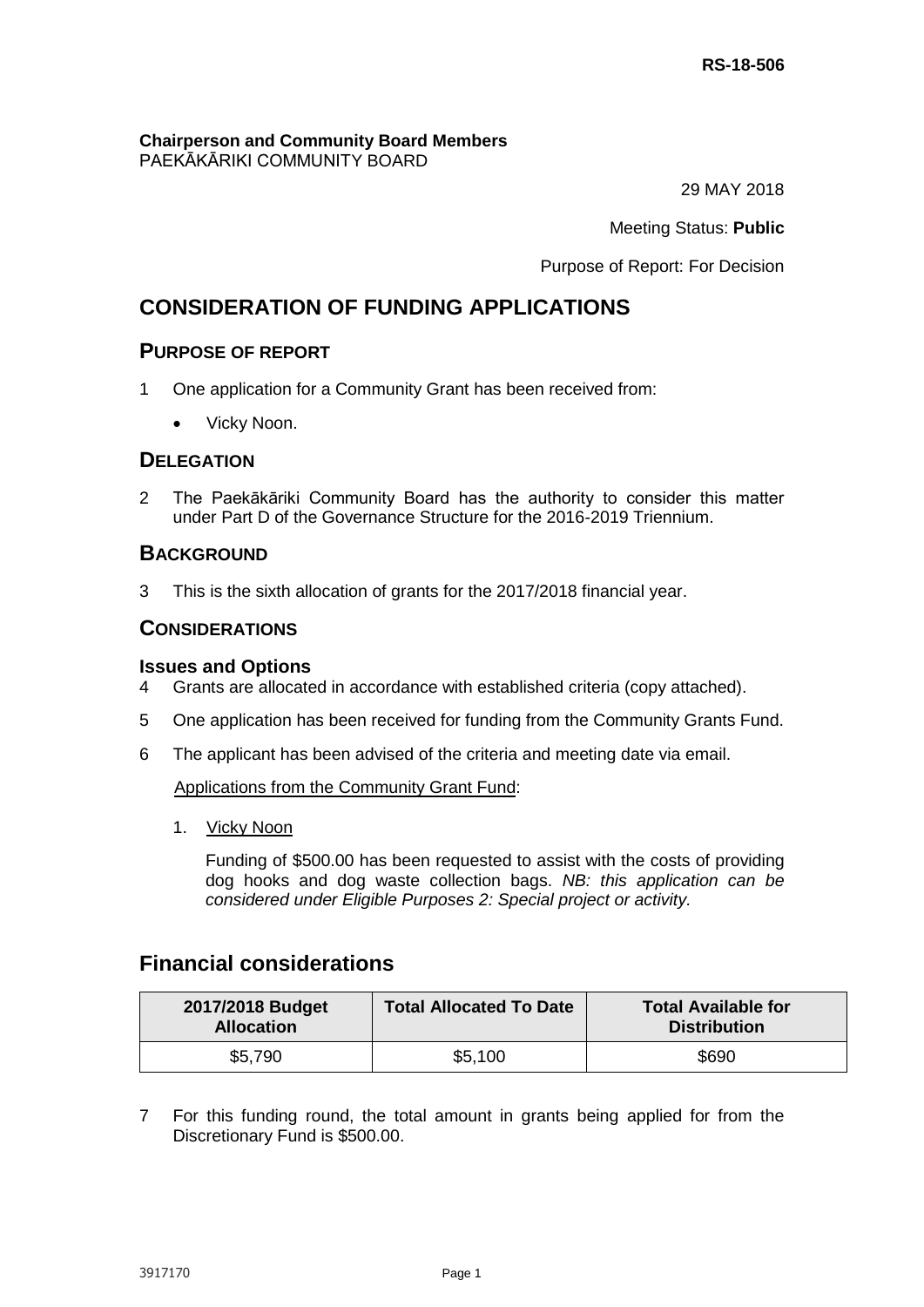8 Below are the successful applicants from the 2017/2018 year for the Board's information:

| <b>Date</b>          | <b>Recipient</b>                                          | <b>Amount</b> | <b>Purpose of Grant</b>                                                                                                                          | Report<br><b>Back</b> |
|----------------------|-----------------------------------------------------------|---------------|--------------------------------------------------------------------------------------------------------------------------------------------------|-----------------------|
| 8 August 2017        | <b>Kidz Need Dadz</b><br>Kāpiti                           | \$500         | To assist with a Father's Day event<br>on 3 September 2017                                                                                       | √                     |
| 19 September<br>2017 | Slade O'Rorke-St<br>John                                  | \$300         | To assist with costs associated with<br>his attendance at the Wheelchair<br>Basketball NZ Championships on 23-<br>24 September 2017 in Tauranga. | √                     |
| 19 September<br>2017 | Paekākāriki<br><b>Orchards &amp; Gardens</b><br>Group     | \$500         | To assist with purchasing gardening<br>materials and supplies for the<br>preparation of its community garden.                                    |                       |
| 31 October<br>2017   | Kāpiti Gymsports                                          | \$100         | To assist with consent fees<br>associated with building an extension<br>to Gym Sports facility.                                                  |                       |
| 31 October<br>2017   | Zephyr Wills                                              | \$300         | To assist with purchasing a viola bow.                                                                                                           |                       |
| 31 October<br>2017   | Kāpiti College Kapa<br>Haka Group                         | \$1,000       | To assist with travel to Thailand in<br>December as part of its international<br>student exchange.                                               |                       |
| 31 October<br>2017   | Kāpiti College<br>(Get2Go Team)                           | \$400         | To assist with the costs of attending<br>the Get2Go Grand Final on Great<br>Barrier Island in December 2017.                                     |                       |
| 12 December<br>2017  | <b>NO GRANT</b><br><b>APPLICATIONS</b><br><b>RECEIVED</b> |               |                                                                                                                                                  |                       |
| 27 February<br>2018  | Low Carbon Kāpiti                                         | \$250         | To assist with the costs of a<br>community project to build a lego<br>display of what the Kāpiti Coast will<br>look like in the future.          |                       |
| 27 February<br>2018  | Paekākāriki Informed<br>Community Inc.                    | \$500         | To assist with the costs of an<br>additional turntable for use at<br>Paekākāriki FM.                                                             |                       |
| 17 April 2018        | Kāpiti Coast No More<br>Meth                              | \$500         | To assist with costs to enable people<br>to attend a weekly drug and alcohol<br>support programme.                                               |                       |
| 17 April 2018        | Paekākāriki Housing<br>Trust                              | \$250         | To assist with costs of holding a<br>community hui in June 2018.                                                                                 |                       |
| 17 April 2018        | Paekākāriki ANZAC<br>Committee                            | \$500         | To assist with costs of holding the<br>2018 ANZAC Parade.                                                                                        |                       |

## **SIGNIFICANCE**

9 This matter has a low level of significance under Council policy.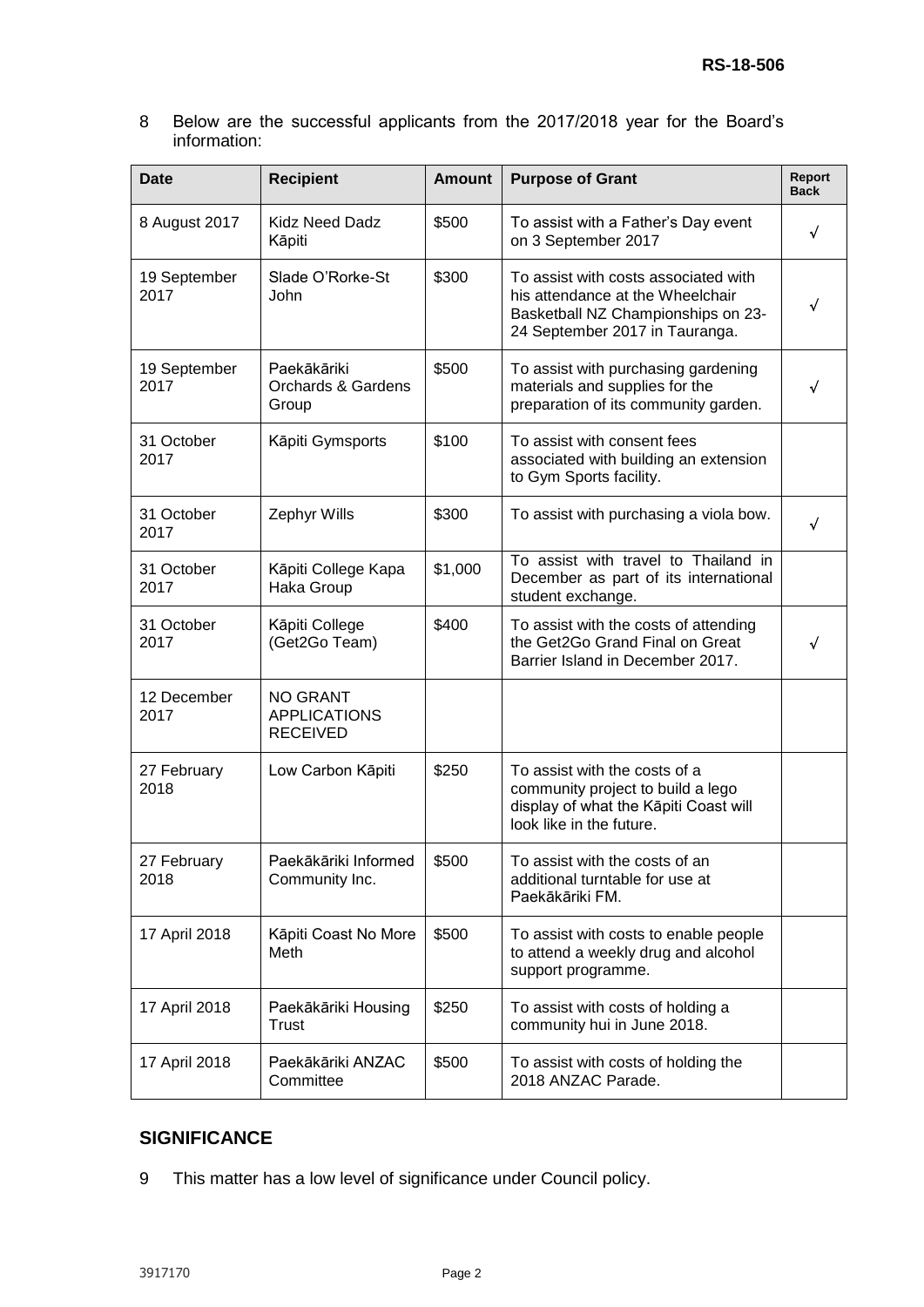## **RECOMMENDATIONS**

10 That the Paekākāriki Community Board approves a funding application for \$\_\_\_\_\_\_ from Vicky Noon for dog costs of providing dog hooks and dog waste collection bags.in Paekākāriki.

**Report prepared by Approved for submission Approved for submission**

Judy Rennie Matasha Tod Kevin Black

**Executive Secretary Group Manager Regulatory Services Regulatory Services** **Acting Group Manager Strategy and Planning**

## **ATTACHMENTS**

- **Community Fund Grants Criteria**
- **Grant Applications:**
	- o Vicky Noon
- **Accountability Reports:**
	- o Paekākāriki Starstormers Junior Roller Derby League (Campe Estate)
	- o The Pineapple Project (Campe Estate)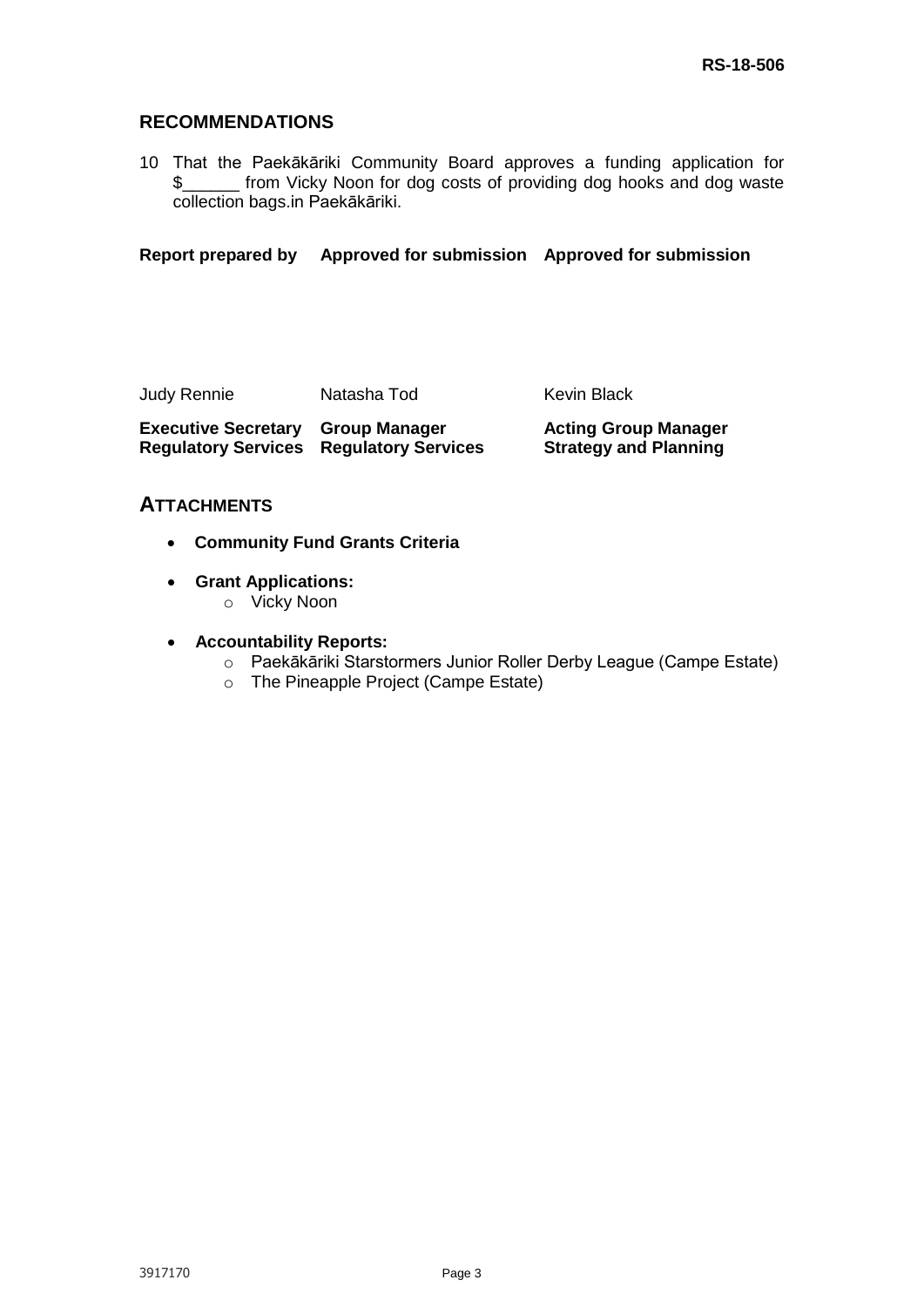## **PAEKĀKĀRIKI COMMUNITY BOARD**

## **CRITERIA FOR COMMUNITY GRANTS**

The purpose of the Paekākāriki Community Board's Community Grants is to provide financial assistance for projects or activities that promote the well-being of the Paekākāriki community and show clear community benefit.

### **Eligible Organisations/Individuals**

- 1. The organisation/individual **must reside** in the Paekākāriki area. The Board may consider financial assistance for events occurring outside the Paekākāriki Community where it is shown the community will benefit.
- 2. Eligible organisations include those that provide cultural, sports, environmental or social services to the Paekākāriki areas.

## **Criteria**

- 1. The applicant is unable to receive sufficient grants from other sources.
- 2. The applicant must be non-profit making.
- 3. The organisation/individual must use the financial assistance for its activities in the Paekākāriki Community. The Board may consider financial assistance for events occurring outside the Paekākāriki Community where it is shown the community will benefit.
- 4. Organisations must provide the most recent financial statements and a copy of a resolution noting the decision to apply for funding.
- 5. The organisation/individual has not received financial assistance from the Paekākāriki Community Board Community Grants Fund in the last twelve months.
- 6. Only one application will be considered by an organisation for one event (Individual team member applications will not be eligible).

### **NOTE**: All applications must have full documentation to support their application **(maximum of five pages in total).**

## **Eligible Purposes:**

- 1. Unique or infrequent project or activity;
- 2. Special project or activity;
- 3. Meritorious project or activity;
- 4. To partially or fully offset the cost of any Council permit, licence or resource consent fees\*;
- 5. The remission of hall rental\*.

\*within **the current financial year** of the project or activity